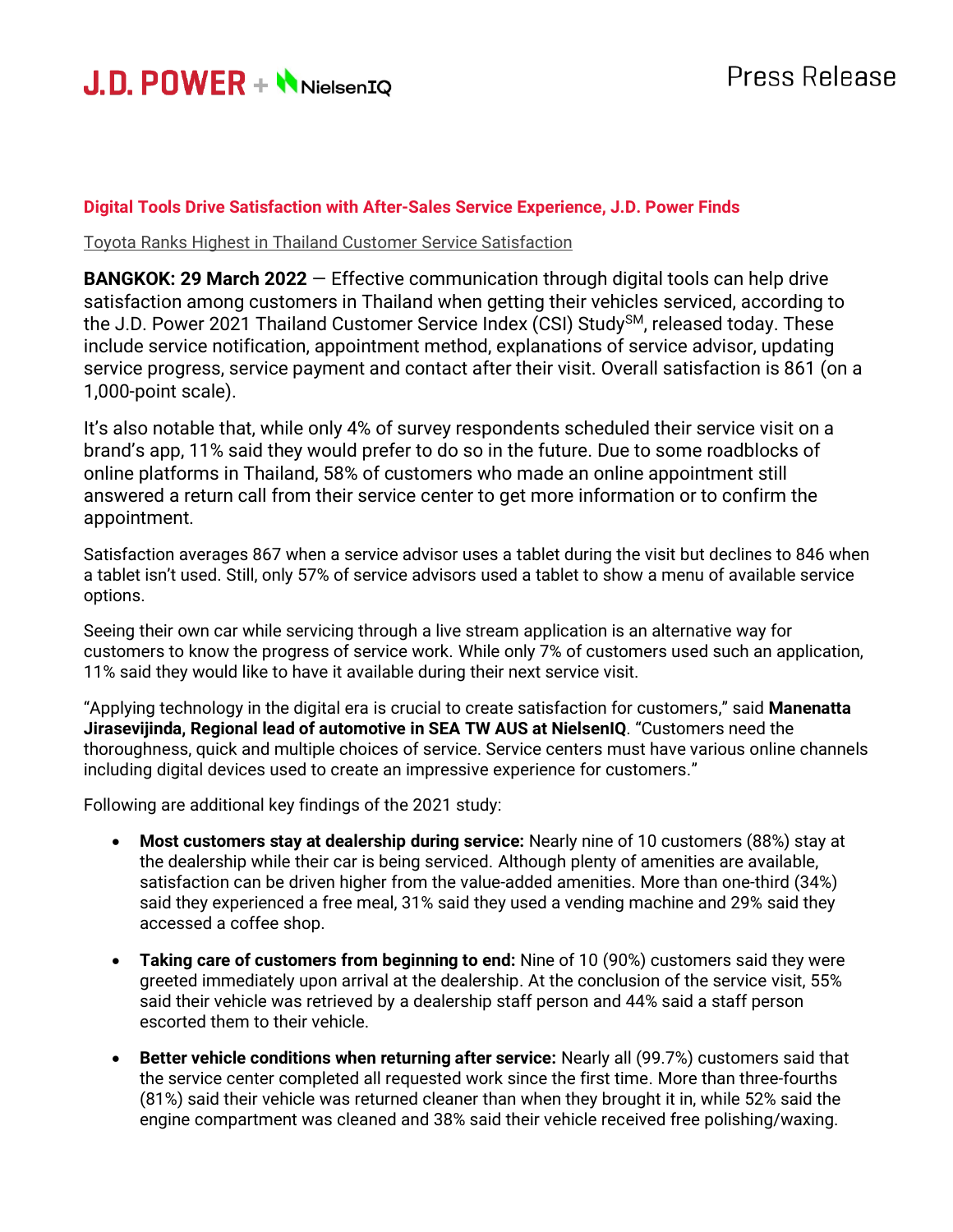## **Study Ranking**

**Toyota** ranks highest in after-sales customer satisfaction with a score of 873 and performs well on all five factors. **Isuzu** ranks second with a score of 862.

The 2021 Thailand Customer Service Index (CSI) Study measures overall satisfaction among vehicle owners who visited an authorised service center for maintenance or repair work during the first 12 to 36 months of ownership, based on five factors (in order of importance): service initiation (25%); service advisor (20%); vehicle pickup (20%); service facility (18%); and service quality (17%).

The study is based on responses from 3,342 new-vehicle owners who purchased their vehicle between September 2018 and December 2020 and took their vehicle for service to an authorised dealer or service center between March and December 2021. The study was fielded from September 2021 through January 2022.

**J.D. Power** is a global leader in consumer insights, advisory services and data and analytics. A pioneer in the use of big data, artificial intelligence (AI) and algorithmic modeling capabilities to understand consumer behavior, J.D. Power has been delivering incisive industry intelligence on customer interactions with brands and products for more than 50 years. The world's leading businesses across major industries rely on J.D. Power to guide their customer-facing strategies. J.D. Power has offices in North America, Europe and Asia Pacific.

**NielsenIQ** is the leader in providing the most complete, unbiased view of consumer behavior, globally. Powered by a groundbreaking consumer data platform and fueled by rich analytic capabilities, NielsenIQ enables bold, confident decision-making for the world's leading consumer goods companies and retailers.

Using comprehensive data sets and measuring all transactions equally, NielsenIQ gives clients a forwardlooking view into consumer behavior in order to optimize performance across all retail platforms. Our open philosophy on data integration enables the most influential consumer data sets on the planet. NielsenIQ delivers the complete truth.

NielsenIQ, an Advent International portfolio company, has operations in nearly 100 markets, covering more than 90% of the world's population. For more information, visit NielsenIQ.com.

## **Media Relations Contacts**

Geno Effler, J.D. Power; media.relations@idpa.com; +1-714-621-6224 Hallie Garside, NielsenIQ; hallie.garside.consultant@nielseniq.com

**About J.D. Power and Advertising/Promotional Rules:** [http://www.jdpower.com/business/about](http://www.jdpower.com/business/about-us/press-release-info)[us/press-release-info](http://www.jdpower.com/business/about-us/press-release-info)

> # # # NOTE: One chart follows.